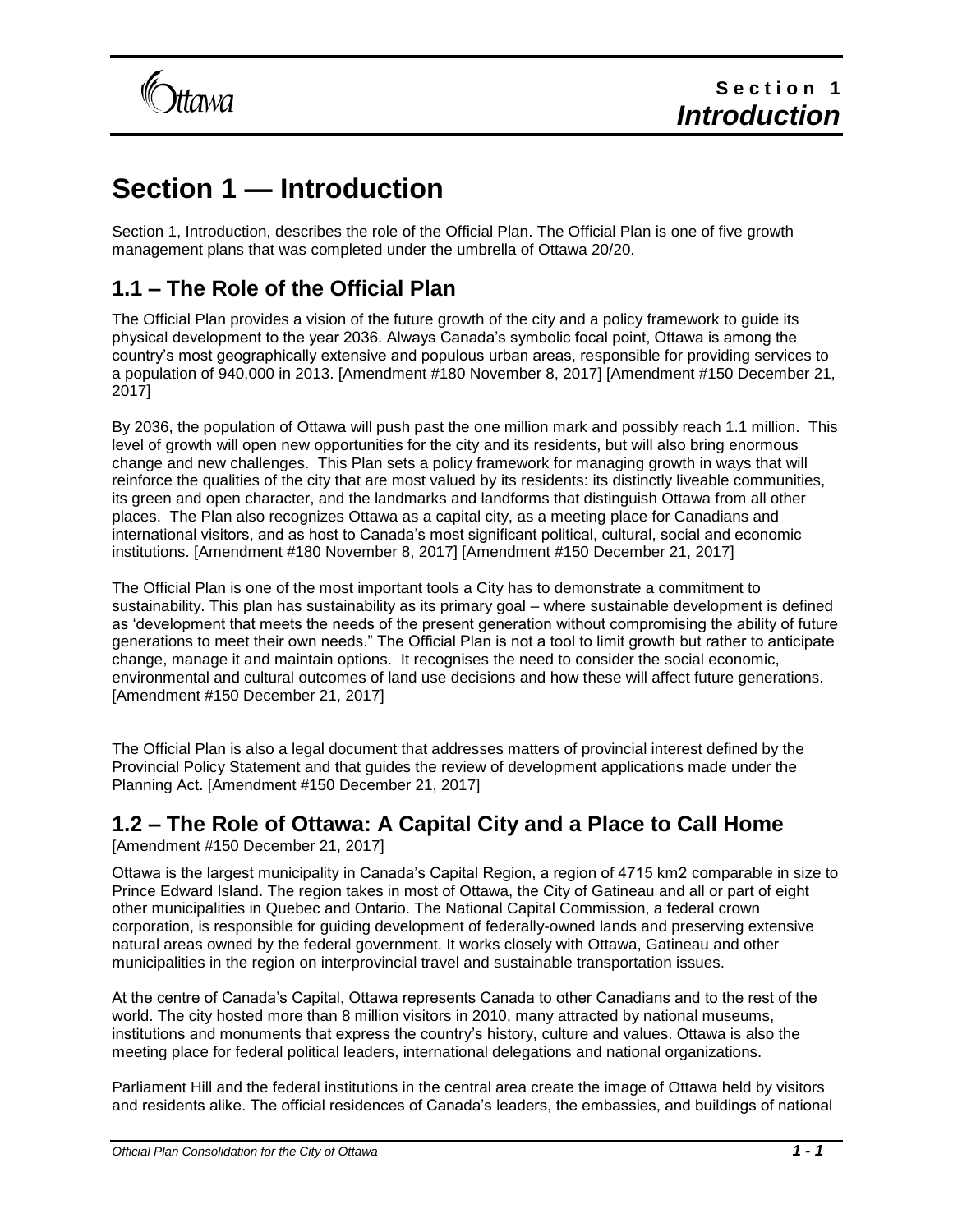

importance further define the capital image. In addition, the image of Ottawa is one of water, greenways and open spaces. It is a city built for motorcades as well as Sunday strollers and cyclists.

Ottawa overlooks the Ottawa River, a great river forming the border between Ontario and Quebec. But the city is really centred on the Rideau River and Rideau Canal, a UNESCO World Heritage Site which joins the Ottawa River just below Parliament Hill.

Access to the Ottawa and Rideau Rivers and Rideau Canal are a legacy of Jacques Gréber's Plan for the National Capital in 1950. The legacy of this plan includes federal office complexes as well as parkways along the Ottawa River and the Rideau Canal on rights-of-way cleared by the relocation of rail lines through the central area.

The federal plan also created the National Capital Greenbelt, a 20,000 ha greenspace planned to surround and contain urban growth. However, suburban development started outside the Greenbelt in the 1960s and this area is now home to Ottawa's newest communities. The Greenbelt today provides green vistas for cross-town travellers and adjacent neighbourhoods. In some areas it blends seamlessly into the rest of the rural area, which occupies about 90 per cent of the municipality.

Like the Greenbelt, the rural area contains extensive agricultural areas as well as a rich mosaic of woodlands, wetlands, creeks and valleylands. Its villages and cross-roads hamlets suggest the agricultural history of the region but many rural communities have grown to house families seeking a rural lifestyle. [Amendment #150 December 21, 2017]



Figure 1.1 – Canada's Capital Region

[Amendment #150 December 21, 2017]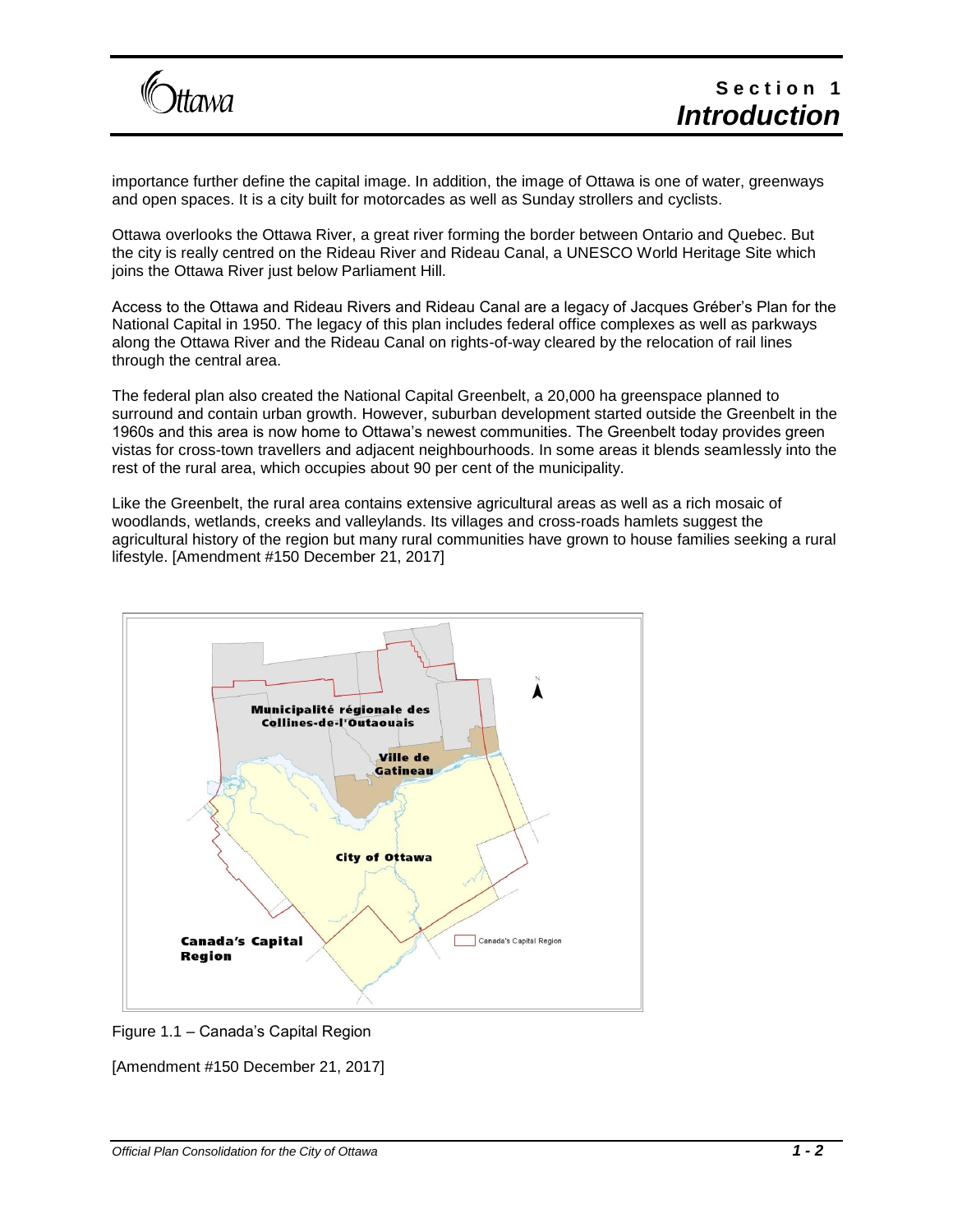

# **1.3 – The Challenge Ahead**

[Amendment #150, May 2, 2018]

Ottawa is facing new challenges in the 21st century that require new responses.

**A shifting global economy -** As part of a global economy, Canada's economic health is tied to events around the world and within the Unites States, its major trading partner. Federal government employment accounts for about one in every five workers<sup>1</sup> in the city and helps buffer widespread downturns. Yet the city is also vulnerable to government down-sizing and diversification is needed to strengthen economic stability. The City needs to continue to provide the infrastructure, employment land and housing that makes Ottawa a good place to live and do business.

**Energy Costs and Consumption -** Heating and cooling systems in buildings account for the largest share of energy consumption in Ottawa, although automobiles and other forms of transportation are consuming increasing amounts of energy. Concerns about rising energy costs and the long-term environmental effects of energy consumption have increased the desire for more environmentally sustainable forms of housing and transportation.

**Climate Change -** Predictions of the effects of climate change on Ottawa indicate a warmer and drier climate in the future, with more extreme weather events in the form of heavy rain, ice storms, and prolonged heat spells. The City's experience to date has underscored the need to be ready for emergencies and to safeguard the elderly and other vulnerable people. Woodlands and wetlands will continue to be valued as a means to manage the flow of surface water.

**Population Change -** Perhaps the most significant change is the aging of the baby boomers over the next 20 years and a doubling of the population over age 65. Ottawa will also continue to become more diversified through overseas immigration, provided the city continues to maintain a globally competitive position in terms of quality of life and economic opportunities.

**Affordability -** In the past, municipalities focused their infrastructure investments on providing the infrastructure needed to support urban expansion and rural development. The considerable growth that has occurred since the 1950s has left Ottawa and other municipalities with a legacy of roads, bridges, buildings and other infrastructure that now require significant investment to maintain them in good repair. Faced with a need to substantially increase annual spending on infrastructure renewal in the built-up area over the next 10 years, Ottawa has adopted a Comprehensive Asset Management Program to prioritize investments and ensure best value to taxpayers.

The City also needs to pursue a more affordable pattern of growth based on higher densities and increased use of transit. This pattern allows for more efficient use of municipal infrastructure and reduces the need to build and maintain roads over their life-cycle. This pattern is compact and allows for more efficient delivery of municipal services such as solid waste collection and emergency services that are costly to provide over large areas.

Health - In 2011, half of adults in an Ottawa survey reported that they were either overweight or obese <sup>2</sup>. A lack of physical activity is a key contributor to the incidence of obesity. Physical inactivity and obesity contribute to the risk of developing chronic diseases, such as type 2 diabetes, heart disease, strokes, some cancers, and reduced psychological well-being. Healthy lifestyles and daily physical activity is supported in communities where residents can easily and safely walk or cycle to transit stops, schools, or

l

<sup>1</sup> Statistics Canada. Federal Government Employment. Wages and Salaries. September 2010.

<sup>&</sup>lt;sup>2</sup> Ottawa Public Health. Healthy Eating, Active Living and Healthy Weights 2012. http://ottawa.ca/calendar/ottawa/citycouncil/obh/2012/05- 07/HEAL\_Report2012\_EN\_Final\_Updated\_May 07 2012.pdf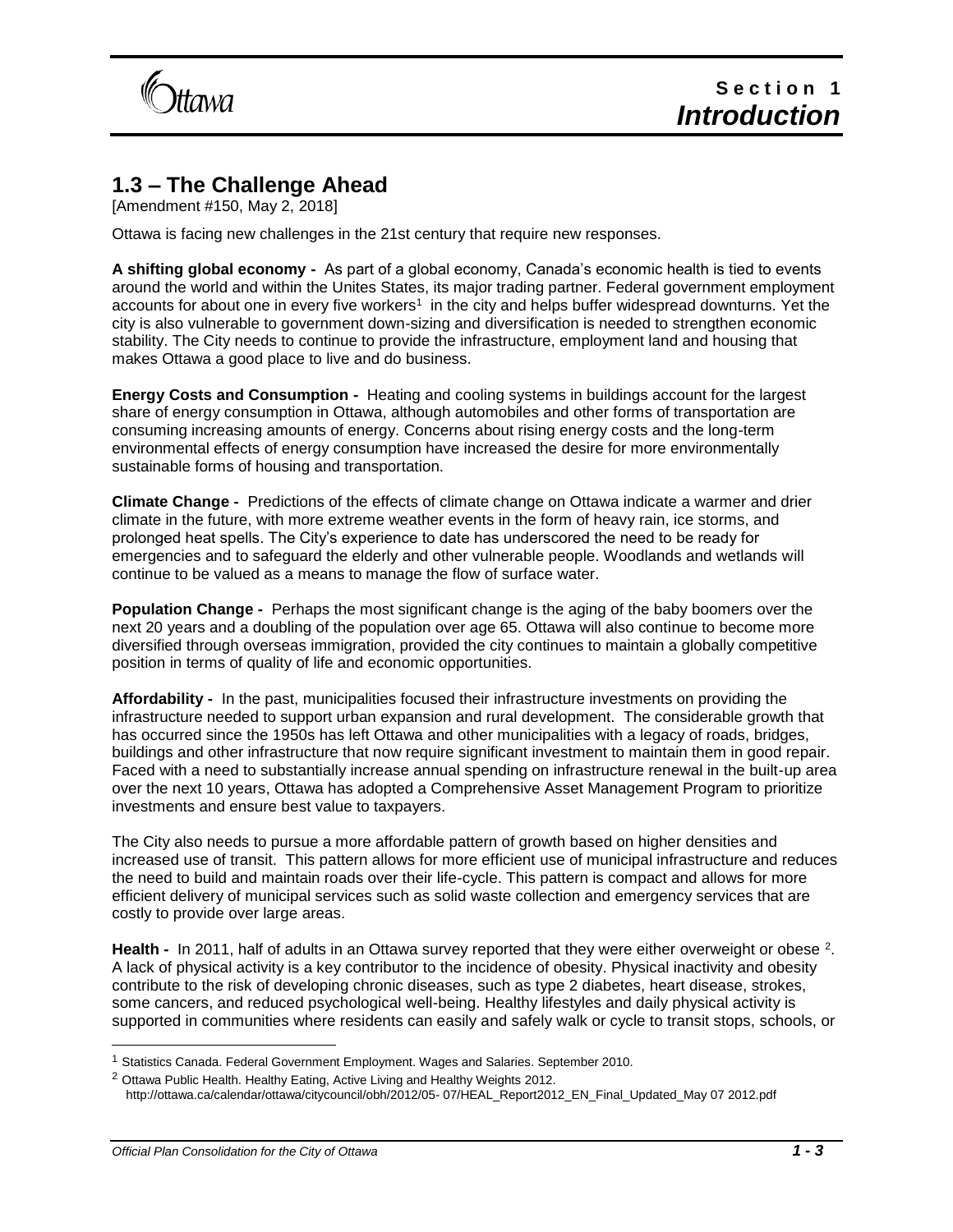

to local stores and services. These trips also create opportunities to meet neighbours and help build a sense of community.

Sustainable, liveable and resilient communities can help Ottawa meet the challenges of the 21st century. They are characterised by opportunities for active transportation including safe walking and cycling facilities, good transit service, well-connected streets and open space, and a mix of housing with convenient access to shops, services and places to work. Attention to urban design creates spaces and buildings that look good and function well. Quality of life is supported by building:

- A more affordable, compact urban area where walking, cycling and transit are attractive options and there is less reliance on private automobiles;
- A healthier city where there are everyday opportunities to socialize and safely walk or cycle;
- Community-based food production into urban areas, through edible landscapes, community gardens and small and mid-scale urban farms;
- Convenient access to services and facilities that allow seniors to retain their independence in the community and families to raise children in a safe and stimulating environment;
- More prosperous cities, where efficiency, design excellence, and cultural vitality make Ottawa a good place to work and do business;
- A greener and cleaner city, with less air pollution from traffic and less consumption of energy for travel and housing;
- Compact communities that use land efficiently and decrease the pressure to build on farmland and natural areas. [Amendment #150, May 2, 2018]

### **1.4 – Building a Sustainable Capital City**

[Amendment #150, May 2, 2018]

**Itawa** 

Council has adopted this Plan to help achieve its vision of a sustainable, resilient and liveable city. This vision is expressed through goals for the sustainability of Ottawa that are framed in the City's Strategic Plan. These goals ensure that decisions take into account their long-term impacts on Ottawa's economic prosperity, environment, social well-being, and culture and identity.

The City's Strategic Plan identifies the goals for the long-term sustainability for Ottawa as:

#### **Health and Quality of Life**

*All residents enjoy a high quality of life and contribute to community well-being*

#### **Economic Prosperity**

*Economic prosperity supports local people, community well-being, and ecological health*

#### **Culture and Identity**

*Cultural vitality and diversity contribute to the region's strong identity*

#### **Biodiversity and Ecosystem Health**

*Ecosystems are healthy, protected and support biodiversity*

#### **Governance and Decision-Making**

*Decision-making is open, informed and inclusive*

#### **Climate Change**

*The region adapts to a changing climate*

#### **Energy**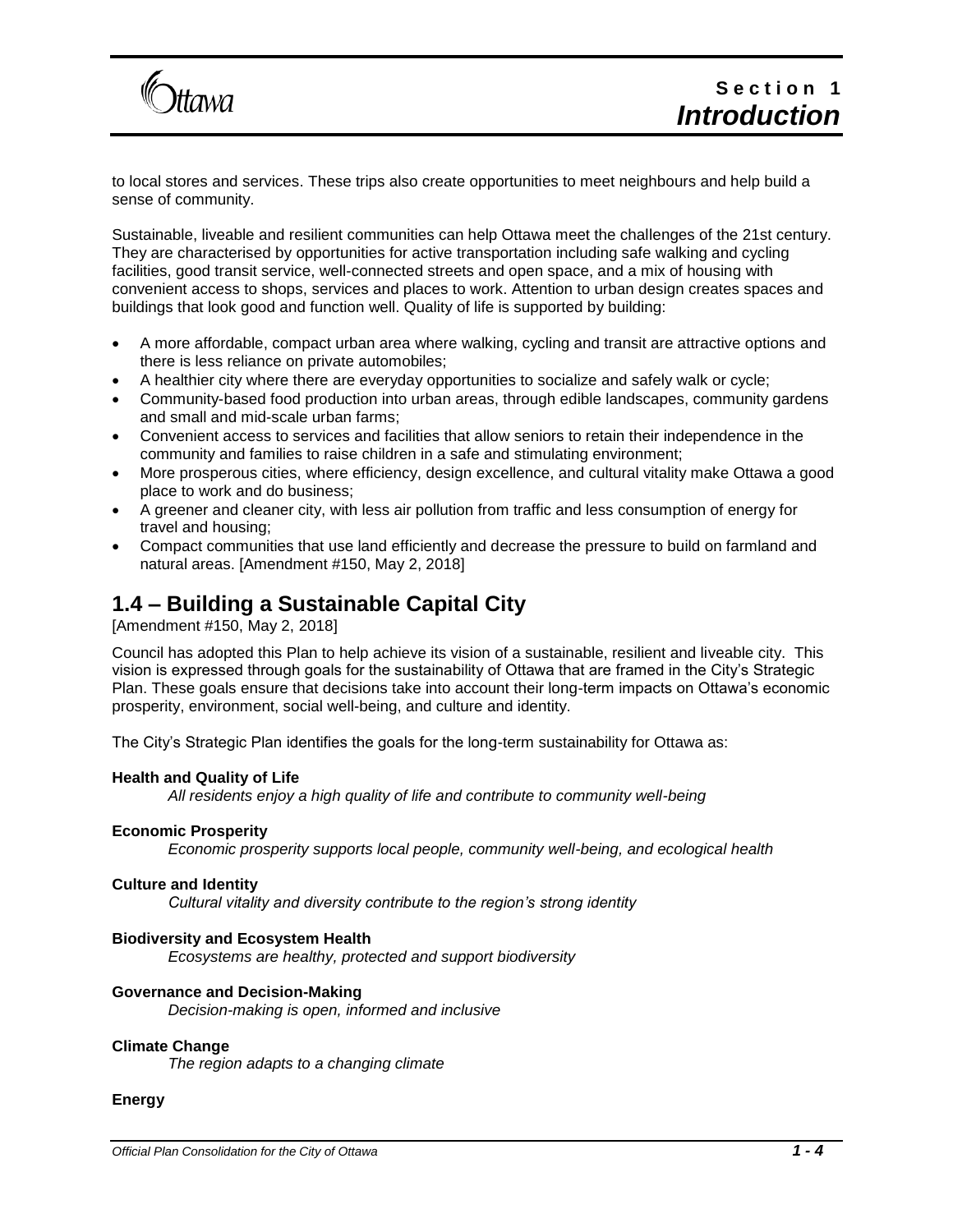

*Energy is used efficiently and supplied from green, renewable sources*

#### **Connectivity and Mobility**

*Walking, cycling, and transit are residents' first choices for transportation*

#### **Materials and Solid Waste**

*Waste is reduced towards zero*

#### **Water and Wastewater**

*Water resources are cherished, conserved and protected* 

#### **Housing**

*Housing options are green, healthy and meet the needs of the whole community*

#### **Food and Agriculture**

*The local food system is sustainable and provides residents with healthy and affordable food*

The Official Plan contributes to the achievement of these goals by setting directions for managing growth, providing infrastructure and protecting the environment. The Plan shows how the City will manage growth so that development is compact and land within the urban boundary is used efficiently. This pattern reduces impacts on agriculture land and local food production and helps preserve the biodiversity and eco-system health of natural areas. The Plan maps Ottawa's natural heritage system and requires careful analysis and mitigation of potential development impacts on woodlands, wetlands and other natural features. Water runs throughout the natural heritage system and is protected through policies on how the City manages stormwater in urban areas and permits servicing in rural areas.

Combined with walking, cycling and transit, compact development reduces energy consumption and impacts on the environment. Together, compact development and sustainable transportation result in affordable options for providing municipal services and infrastructure as well as affordable options for housing and travel for many households.

The Plan supports sustainable, liveable and resilient communities and the quality of life of all residents. It supports the long-term sustainability of Ottawa in concert with other plans approved by Council. These plans include:

- **Renewed Action Plan for Arts, Heritage and Culture** The action plan builds on Ottawa's strengths, and sets out a path aimed at reaping the major economic impacts and the positive social and environmental benefits of cultural activities in Ottawa.
- **Partnerships for Prosperity** Ottawa's economic strategy focuses on international competitiveness, brand and market development, and City leadership in shaping economic directions. It seeks to balance business prosperity with social equity, environmental responsibility, and cultural expression.
- **Environmental Strategy** The strategy sets the direction and establishes a comprehensive approach to create sound environmental management in City practices and policies.
- **Parks and Recreation Master Plan** The plan proposes a set of operating principles and strategic recommendations to guide the development and implementation of parks and recreation services.
- **Older Adult Plan** This plan addresses the specific needs of Ottawa's older residents now and in the future, in such strategic areas as transportation, housing, communication and information.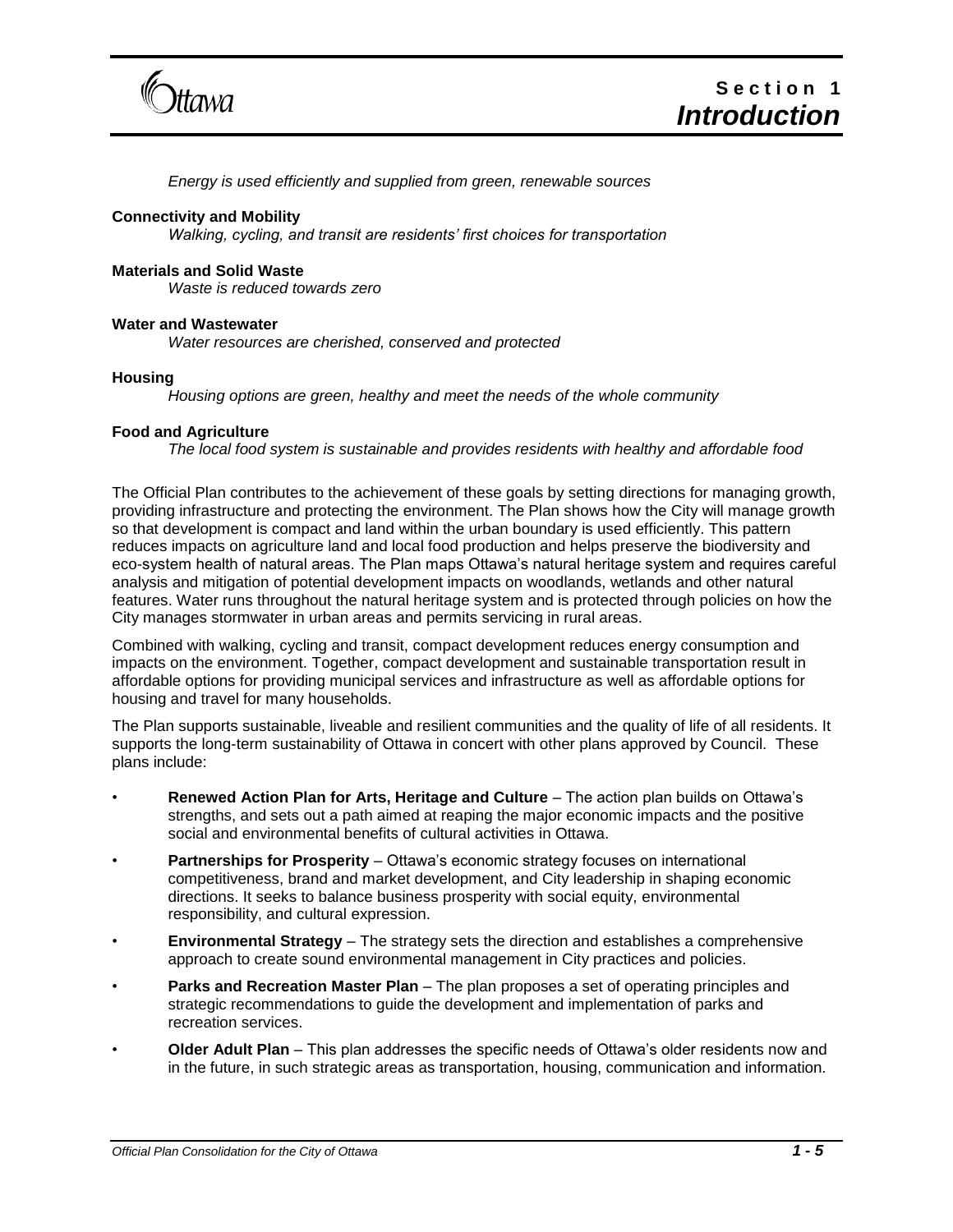

- **Youth Summit Action Plan** The City is committed to 31 actions to enhance municipal services for youth in such areas as career advice, volunteering, and youth participation in decision-making.
- **Equity and Inclusion Lens** The lens is a tool to enable the City to be systematic, consistent and coherent in its efforts to promote equity and inclusion in all areas of municipal activity.
- **Accessibility Design Standards** The standards optimize accessibility for new construction or redevelopment of existing facilities owned, leased or operated by the City in order to address the needs of diverse users and ensure an inclusive environment.

The Official Plan works in parallel with several supporting plans that take their direction from policies in the Official Plan, particularly its directions on growth and how it will be managed to 2036: [Amendment #180 November 8, 2017].

The main supporting plans are:

- **Transportation Master Plan** This plan is a comprehensive plan that sets out the City's approach to managing and meeting the demand for transportation, including priorities for future infrastructure. This plan is supported by the Ottawa Cycling Plan and the Ottawa Pedestrian Plan, which propose infrastructure, policies, and programs to increase sustainable travel.
- **Infrastructure Master Plan** An integrated planning and system management document, the Infrastructure Master Plan coordinates the City's efforts in meeting the demand for public water, wastewater, and stormwater services;
- **Greenspace Master Plan** All greenspaces in the urban area are characterized and evaluated in this plan as a basis for policies on greenspace protection, acquisition and management.

Council implements its Official Plan and supporting plans through its decisions on how land is used and where public funds are invested. These decisions include:

- Review and approval of development applications from developers and landowners who want to change how their land is used;
- Amendments to the Zoning By-law for specific sites or types of activities such as parking, that are consistent with the Official Plan;
- Creation and updating of community design plans to guide development in new communities and change in established ones;
- Approval of detailed guidelines on a range of policy matters such as Environmental Impact Statements and community design;
- Planning and approval of public works to be carried out by the City to support future growth, including water and wastewater infrastructure, roads and transit facilities, and public parks;
- Preparation of annual municipal budgets and long-term plans for capital spending.

Implementing this Plan will require the cooperation of a wide variety of actors outside the municipal administration, not only because they must respect the Plan, but also because they have the mandate, experience and expertise to implement much of it.

The City must partner with the provincial and federal governments, including the National Capital Commission, as well as the City of Gatineau and the Province of Québec, on issues related to transportation infrastructure, management of natural resources, economic development, and more.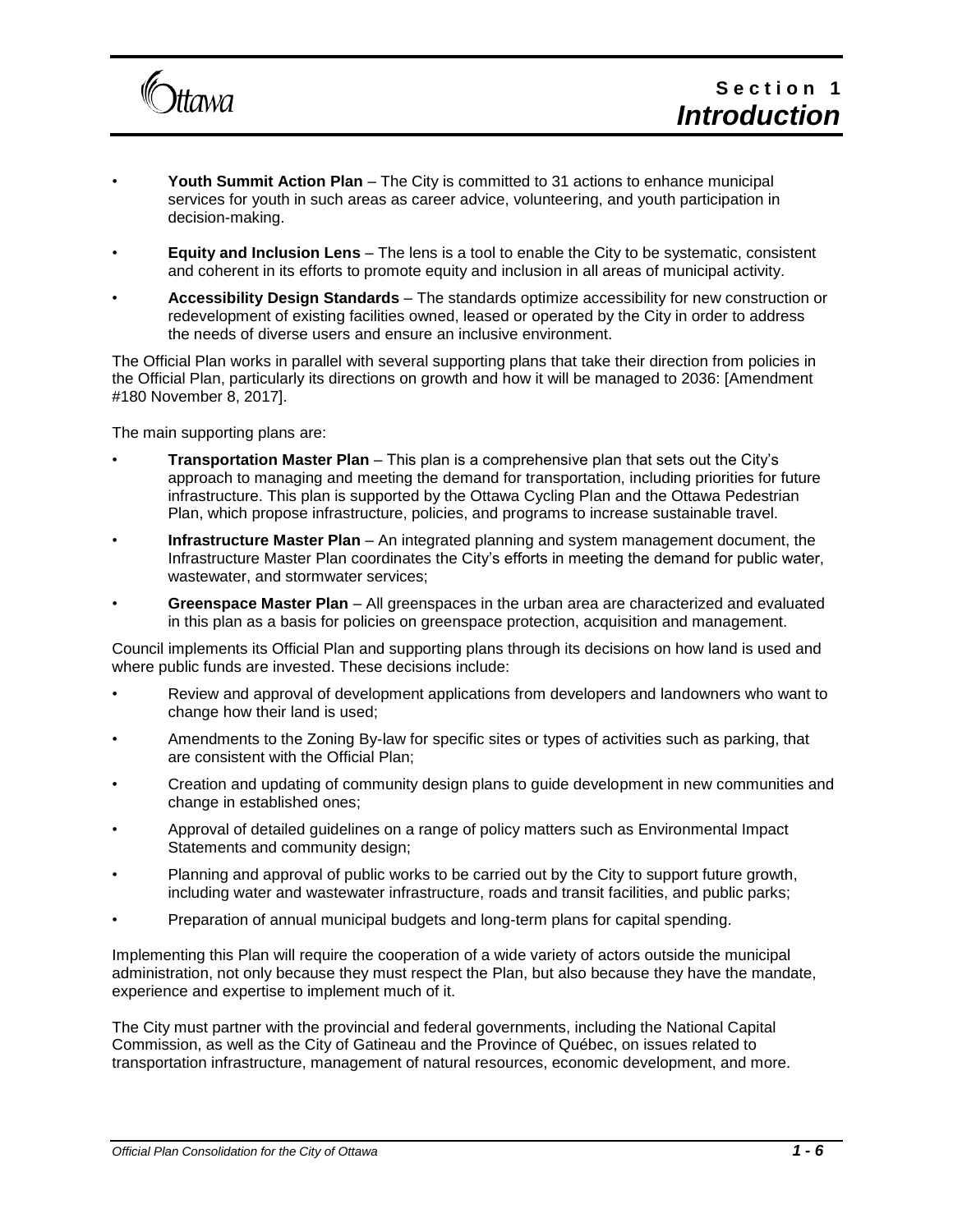

The private sector, including builders and developers, has an increasing role to play through partnerships with the City. Examples include building and managing facilities and services, economic development, provision of mixed-use projects, and more.

A host of agencies such as the Conservation Authorities, school boards, and non-profit and cooperative housing associations have responsibilities that contribute to the quality of life in Ottawa.

Finally, individuals and community groups do much to define public issues and solutions and their ongoing participation is essential to implementing this Plan. [Amendment #150, May 2, 2018]

# **1.5 – Structure of the Official Plan**

This Plan is organized into five main sections, moving from general planning principles to practical implementation measures. The Plan should be considered as a whole, from the broadest strategic principles through to specific directions for implementation.

- Section 1: Introduction.
- Section 2: The strategic policy directions the City will follow over the coming years.
- Section 3: Policies for the land use designations in the city, and guidance regarding the types of land uses that are permitted in the land use designations.
- Section 4: Matters related to the review of development applications.
- Section 5: Specific issues related to implementation and interpretation of the Plan.
- Schedules: Land use designations.
- Annexes: Some of the Annexes form part of this Plan, while most do not. Section 5.4, policy 2 lists those that do.
- Volume 2: Secondary plans, site-specific policies and the Village plans.

[Amendment #150 December 21, 2017]